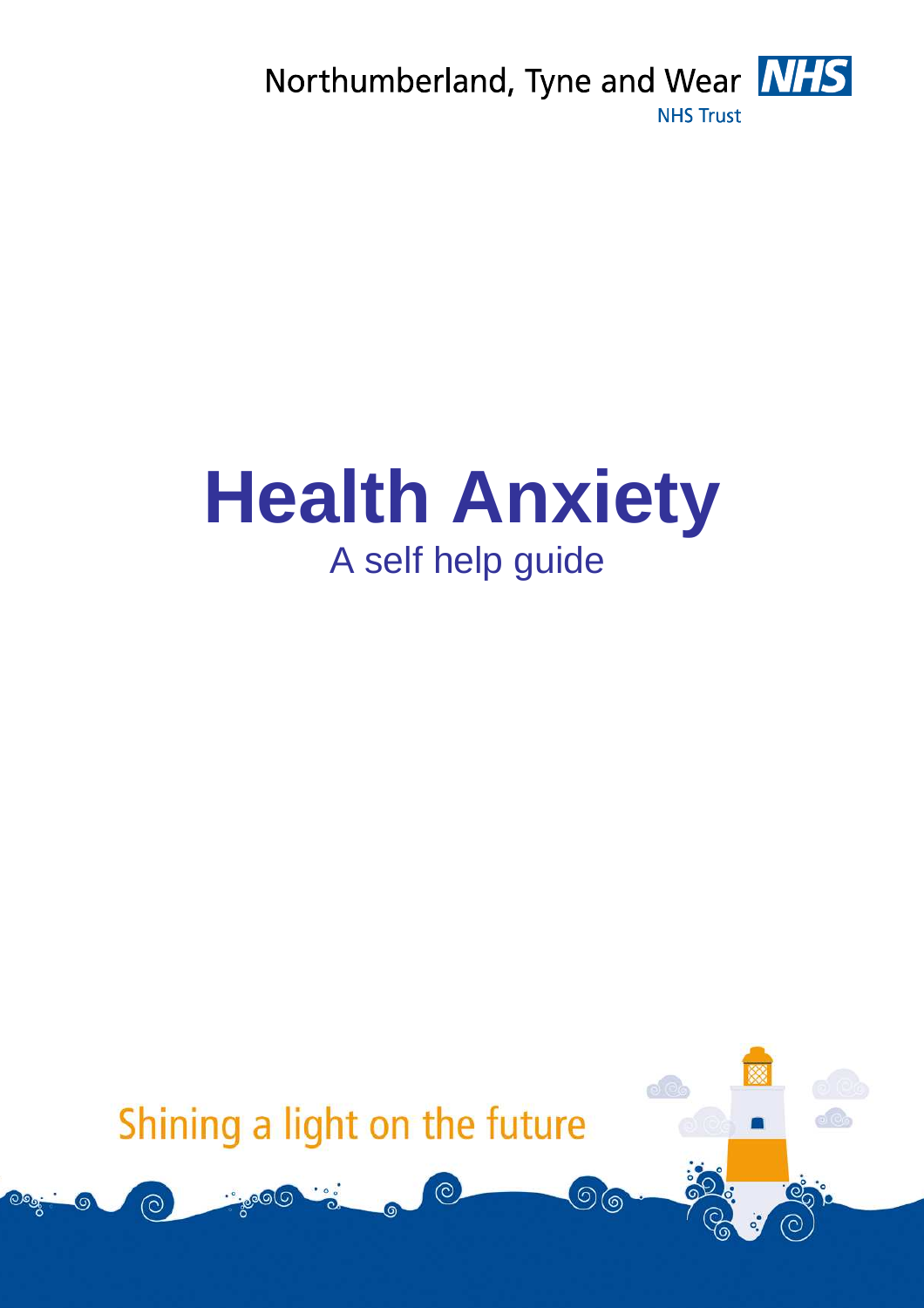# **A booklet to help people who worry too much about health**

"I am always at the doctor's surgery. That is because I often worry about having something wrong with me. Last week it was tingling in my hands and arms. I thought it was the first sign of something like M.S. The doctor did some tests and said it was nothing to worry about. At first I felt better, but this week I have had a headache too, maybe I should go back just to make sure….."

"I often have worrying symptoms that must be the sign of something serious. The doctors have found nothing yet. I make sure that I rest a lot so I don't strain myself. I don't travel away from my own town, I want to be near our own doctors. My wife tells me nothing is wrong but that only makes me feel better for a few minutes. I just feel I must keep checking how I am every day….."

These are the thoughts of two people who suffer from health anxiety. That means that they worry a lot about their health. This focus on health makes their symptoms seem worse. Much of their time is taken up with these worries. And reassurance from a doctor that nothing is wrong doesn't seem to help for long.

If you find yourself with many troublesome worries about your health you may be experiencing health anxiety. The rest of this booklet can help you to think about this. It tells you about the signs of health anxiety and how you may help yourself to manage this difficulty.

## **Isn't it normal to worry about health?**

We all worry about our health from time to time, for example, if we had to go into hospital for an operation, or if we are recalled by our doctor following tests. Worrying about our health can lead us to improve our lifestyle, for example, to give up smoking or to eat a healthy diet.

## **When does worrying about our health become a problem?**

Health worries become a problem when they begin to get in the way of normal life even though there is no reason to think that anything is seriously wrong.

This booklet may also help people who have a health problem but find that they worry too much about it.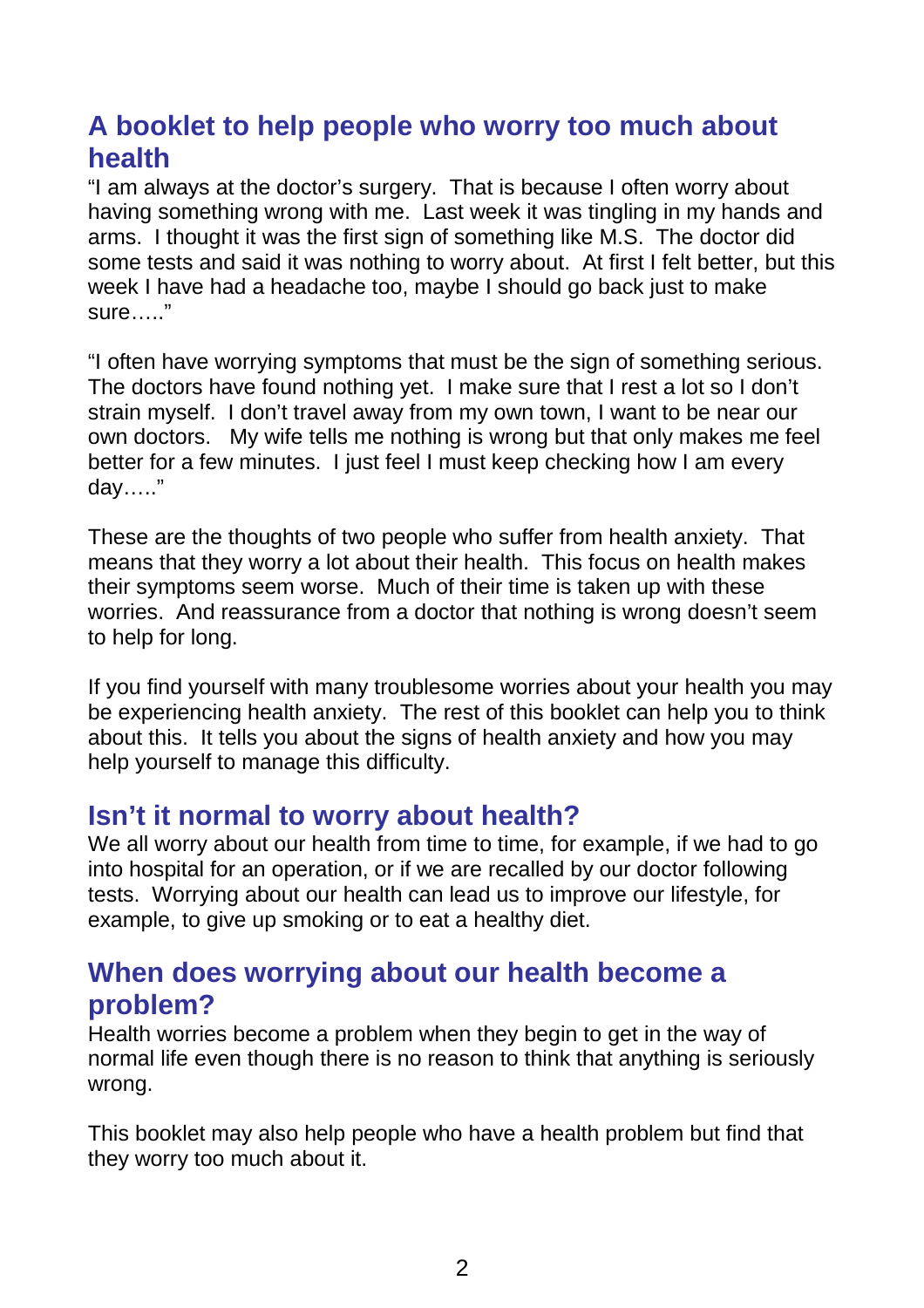## **What are the signs of health anxiety?**

You may be experiencing health anxiety if you **worry about your health** a lot of the time when there is no medical reason to do this, and how you lead your life is affected by this. You may often **seek comfort or reassurance** from other people that everything is all right. This may be from family, friends, or your doctor.

You may find you are **checking your body for symptoms,** and that the more you check, the more you seem to notice strange feelings or lumps in your body. You may **avoid certain activities** as if you were ill, and you may avoid anything to do with illness e.g. information or medical programmes on the television.

On the other hand some people with health anxieties find themselves **drawn to any information** about illnesses and can begin to notice the signs of such illness in themselves.

## **Am I suffering from health anxiety?**

Anxiety of any sort can affect us in at least four different ways. It affects:

- The way we feel
- The way we think
- The way our body works
- The way we behave

In order to check out whether you may be suffering from health anxiety, please place a tick next to those symptoms you experience regularly:

#### **How you feel**

- □ Anxious, nervous, worried, frightened
- $\Box$  A feeling of dread
- $\Box$  Tense, stressed, uptight, on edge, unsettled
- □ Unreal, strange, woozy, detached
- $\Box$  Panicky
- □ Feeling tired or unwell

#### **How you think**

- $\Box$  Constant worrying about health
- $\Box$  Imagining the worst and dwelling on it
- $\Box$  Thoughts about illnesses and symptoms
- $\Box$  Concentrating on parts of your body and symptoms
- $\Box$  Thinking that the doctor may be able to help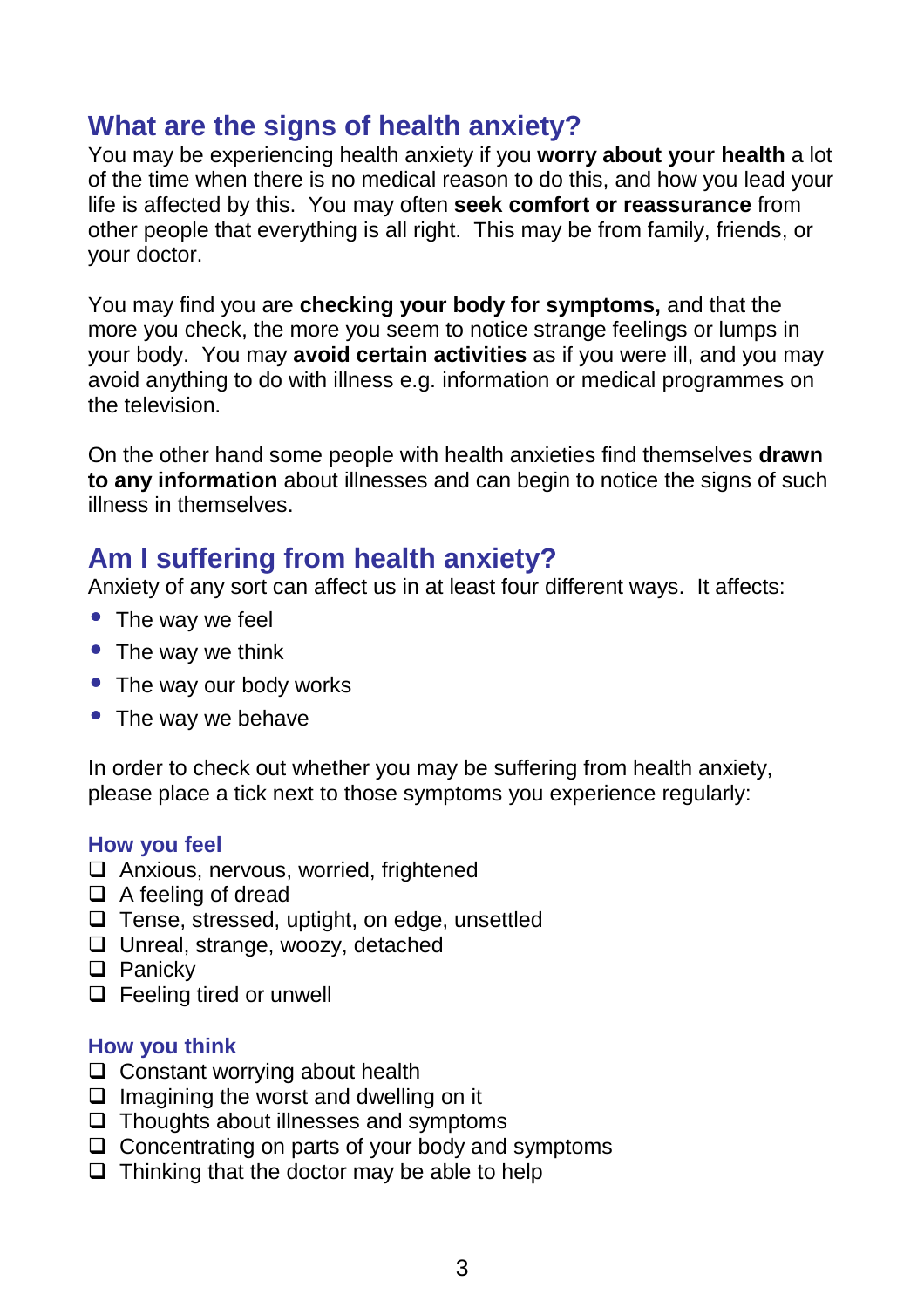- $\Box$  Thinking that if you don't worry, you are tempting fate
- $\Box$  Worrving that the doctor may have missed something
- $\Box$  A belief that unless you keep an eye on things you may miss signs of a serious illness
- $\Box$  Beliefs that you may have something terribly wrong but you don't want to think about it
- $\Box$  Thinking that your family/friend may know if this symptom seems serious
- $\Box$  Wish you could consult the doctor but fear he or she now thinks of you as a time waster or does not take you seriously

#### **Common Thoughts**

- $\Box$  "This must be cancer"
- $\Box$  "I feel I am unwell"
- $\Box$  "Surely a headache like this can't be just stress"
- "That tingling seems like it may be the first sign of a stroke"
- $\Box$  "I may die if I don't do something"
- $\Box$  "Doctors often miss illnesses despite examinations and tests"
- $\Box$  "Some new symptoms have come since I last spoke with the doctor, it may be more serious than he thought"

#### **What You Do**

- $\Box$  Go to the doctor's surgery very frequently
- $\Box$  Ask family and friends for reassurance about your symptoms
- $\Box$  Frequently check your body for symptoms such as lumps or bumps, tingling and pain
- $\Box$  Focus on one area of the body for changing sensations
- $\Box$  Avoid any information on serious illnesses e.g. turn the TV off if a hospital programme is on
- $\Box$  Seek out any information on serious illnesses, and check for those symptoms (books, Internet, TV)
- $\Box$  Act as if you were ill, for example, avoiding exertion or exercise, keeping near to home, resting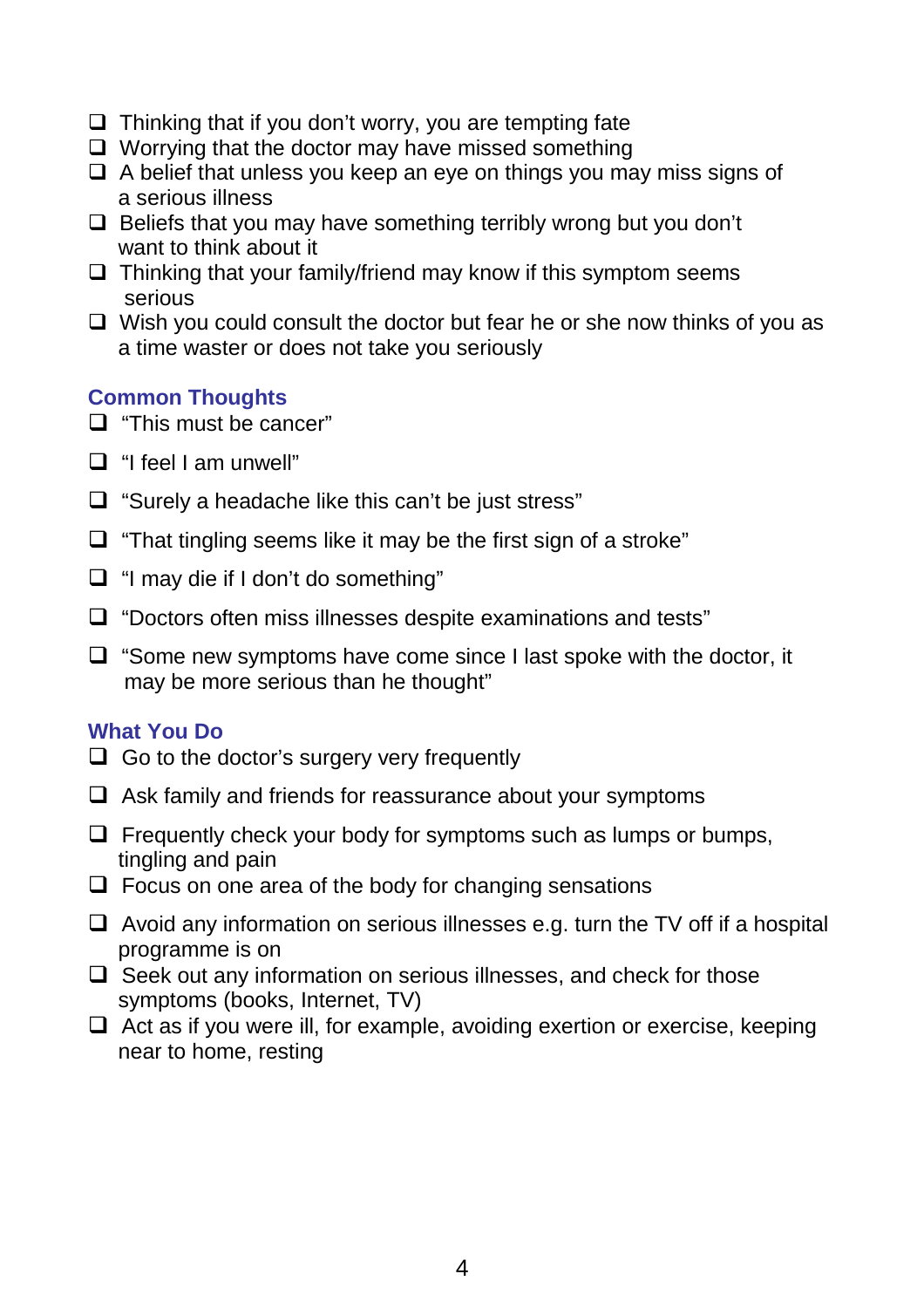#### **What happens to your body?**

These are typical in all types of anxiety

- $\Box$  Heart pounds, races, skips a beat
- $\Box$  Chest feels tight or painful
- $\Box$  Tingling or numbness in toes, fingers or arms
- □ Stomach churning, "butterflies"
- $\Box$  Having to go to the toilet frequently
- **Example 3** Feeling jumpy or restless
- $\Box$  Headache
- $\Box$  Tense muscles
- $\Box$  Body aching
- **Q** Sweating
- $\Box$  Breathing changes
- $\square$  Dizzy, light headed
- □ *'Odd'* sensations in various parts of body

If you are regularly suffering from some or all of these symptoms, then it is possible that you are suffering from health anxiety.

## **What causes Health Anxiety?**

There are many reasons why someone worries too much about their health. You may be going through a particularly stressful period of your life. There may have been illness or death in your family, or another family member may have worried a lot about your health when you were young.

## **What keeps health anxiety going?**

People with health anxiety have their normal day-to-day life badly affected by their worries about health. This often continues despite tests and reassurances that no medical condition justifies this concern.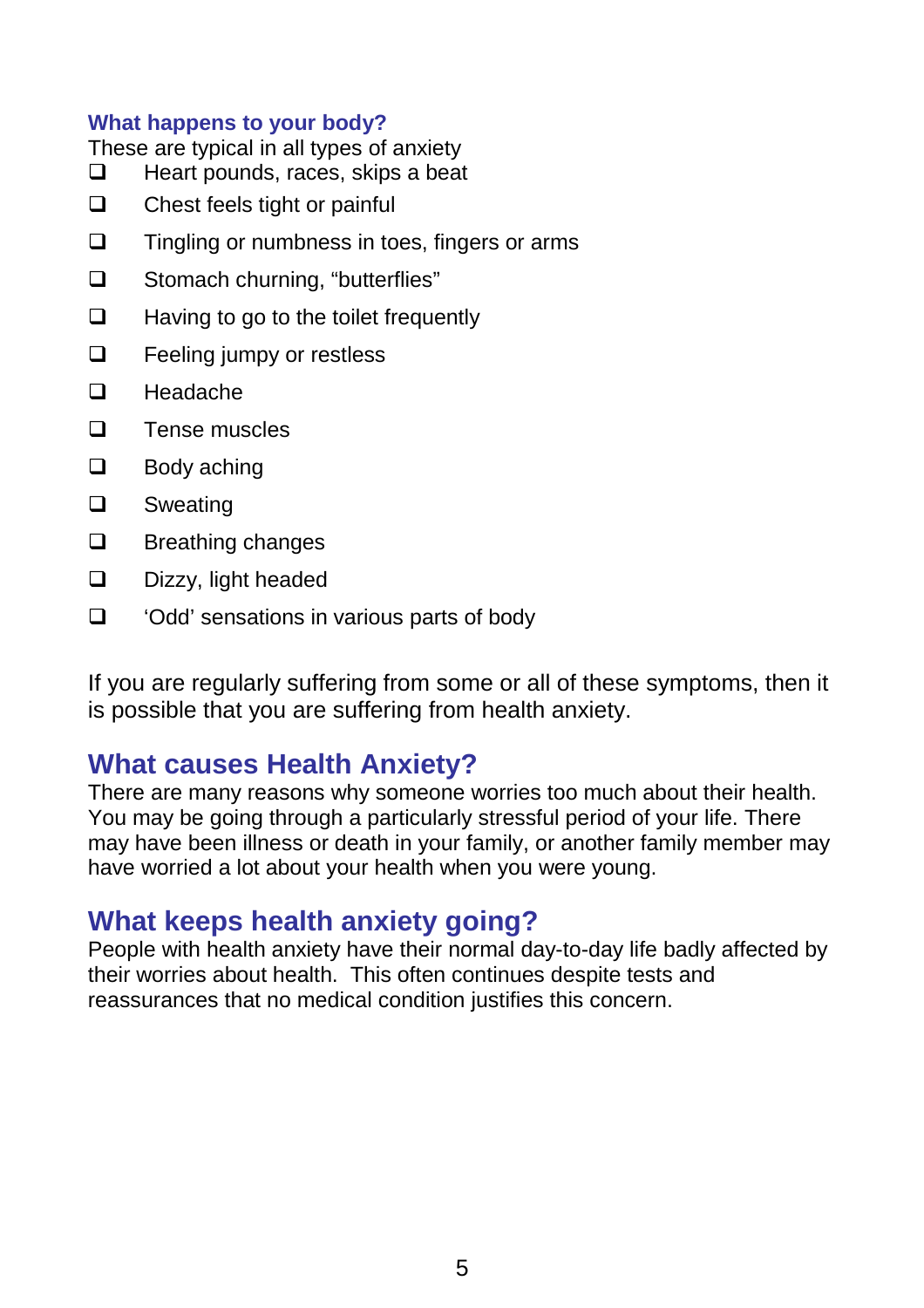# **In health anxiety, a vicious circle keeps the problem going:**



**From this vicious circle of health anxiety we can see that there are certain things that keep a health anxiety going.**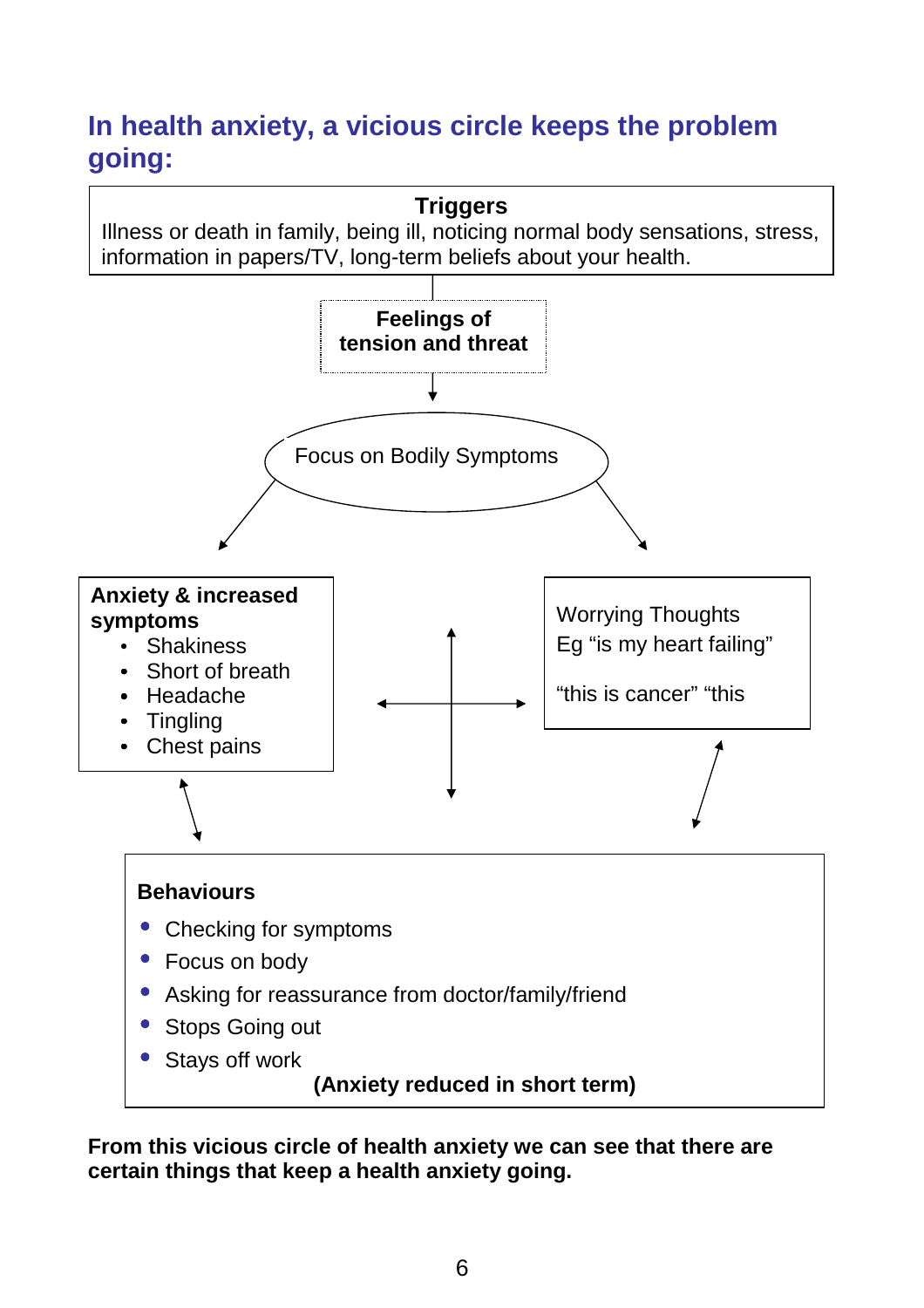# **What are the things I might do that keep health anxiety going?**

Everyone has different worries but there are six main things that you may tend to do that will keep health anxiety as a major problem for you. We will describe each in turn and you may want to jot down your own particular difficulties in each area. This will begin to help you to be clear what difficulties you need to work on with the help of later parts of this booklets.

## **1. Focus on symptoms and the body, checking and monitoring**

When we focus on one part of the body, we tend to notice physical sensations and symptoms that we were unaware of before, and even bumps and lumps in that body part. The more you focus on one area or symptom, the more you notice it. Think of what happens when someone mentions head lice! People with health anxiety tend to find these symptoms and sensations worrying and check them very frequently. This focus can also include squeezing, prodding, scratching and mirror gazing.

Do you have a symptom, sensation, body part or lump/bump that you have focussed on a lot? It may help to write it down.

## **2. Worrying thoughts about symptoms and health information**

People with health anxiety tend to have unhelpful thoughts about bodily symptoms and other health information. Here are some examples:

#### **Jumping to conclusions:**

- "If the doctor sent me for tests she must be really worried"
- "A headache like that must be something serious"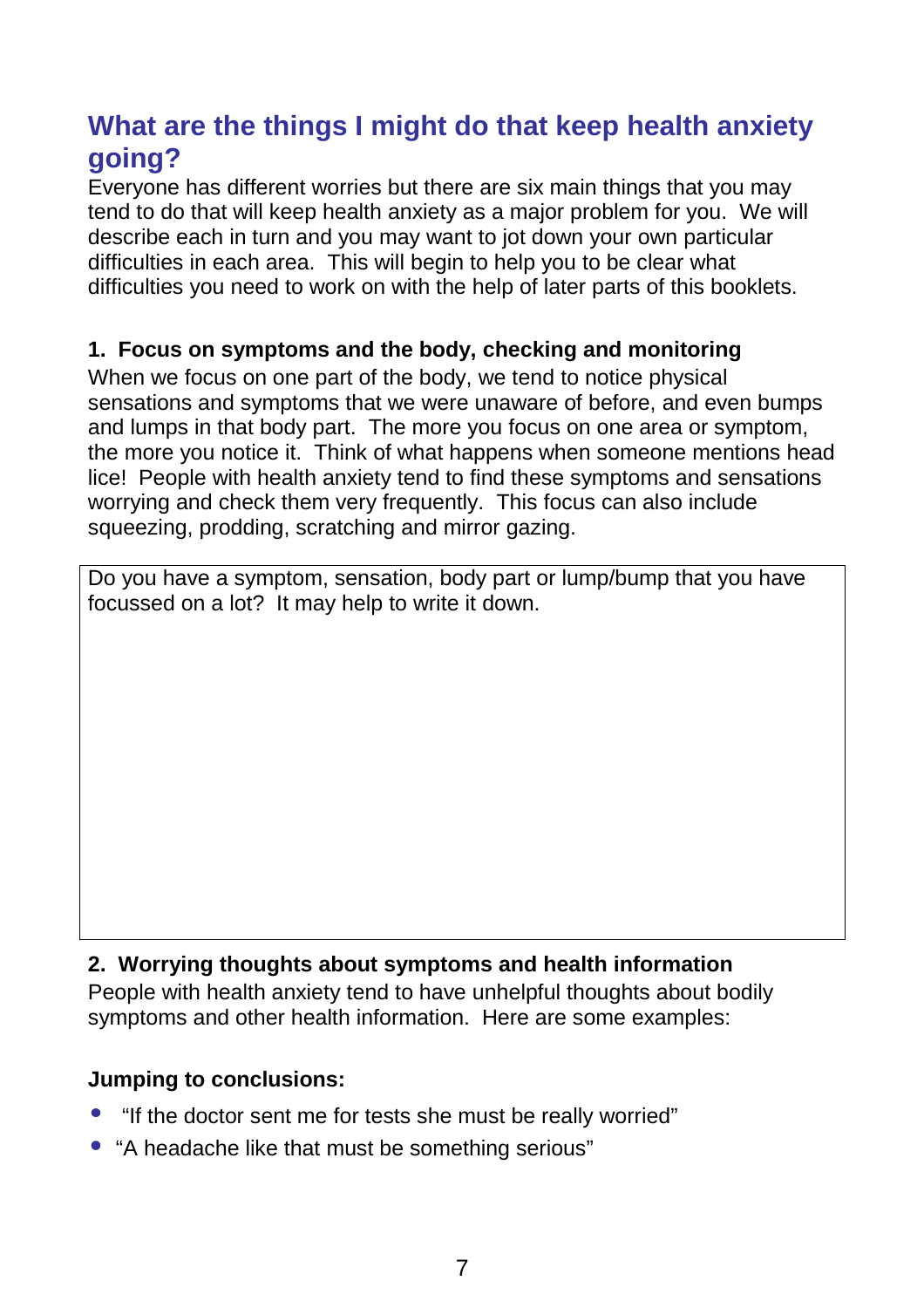Do you ever think like this, if yes jot down your thoughts here:

## **Catastrophising:**

- "It could kill me in months"
- "My children will be left without a mother before they are at school"

If you ever think like this jot down those thoughts or images here: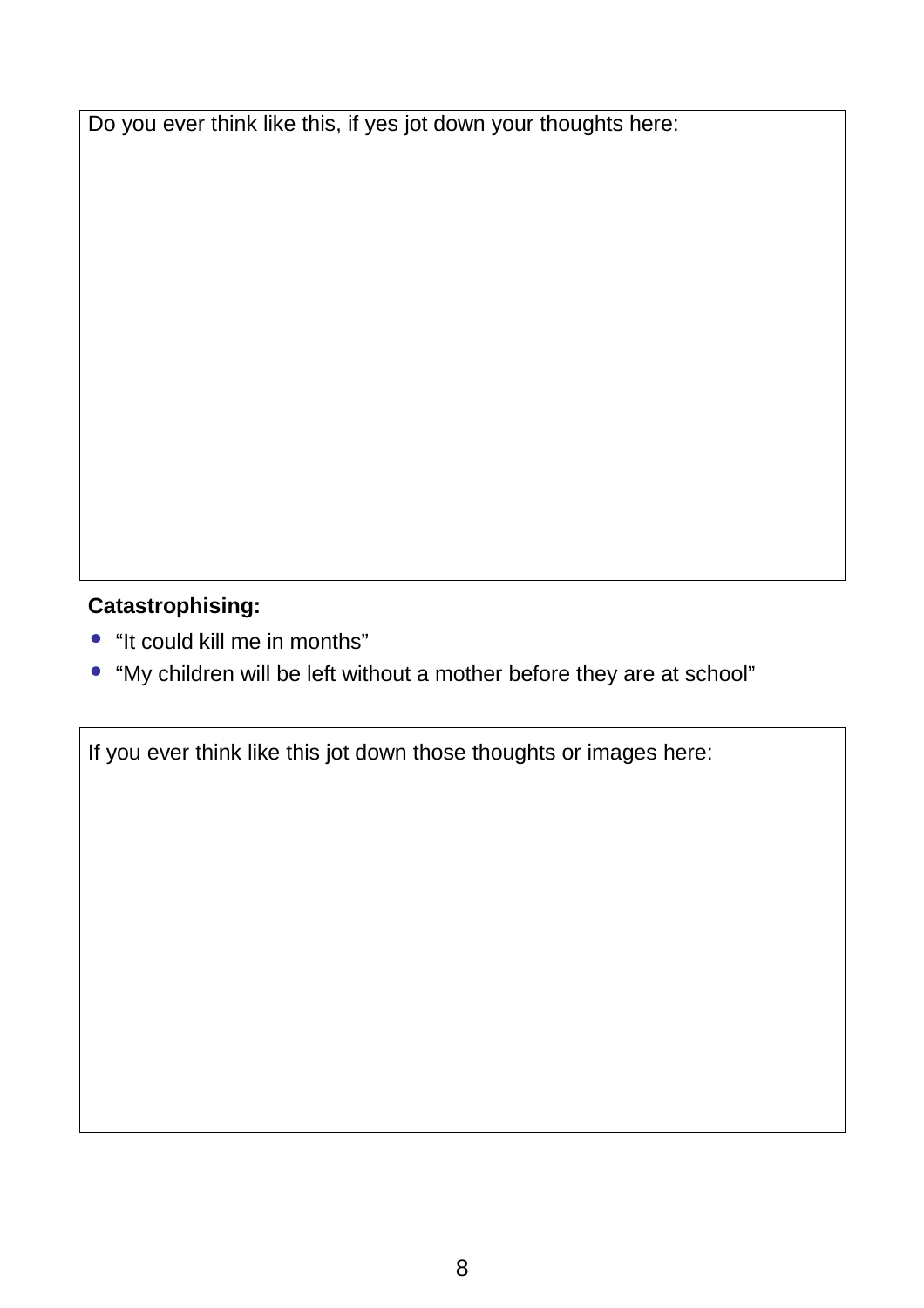## **All or nothing thinking:**

- "If I have any symptoms then there must be something seriously wrong with me"
- "I need to have all possible tests or else something may have been missed"

If you have had similar thoughts jot them down here:

#### **Emotional Reasoning:**

- "I feel something is wrong so there must be something wrong"
- "This tension must be caused by a serious illness"

If you have had similar thoughts jot them down here: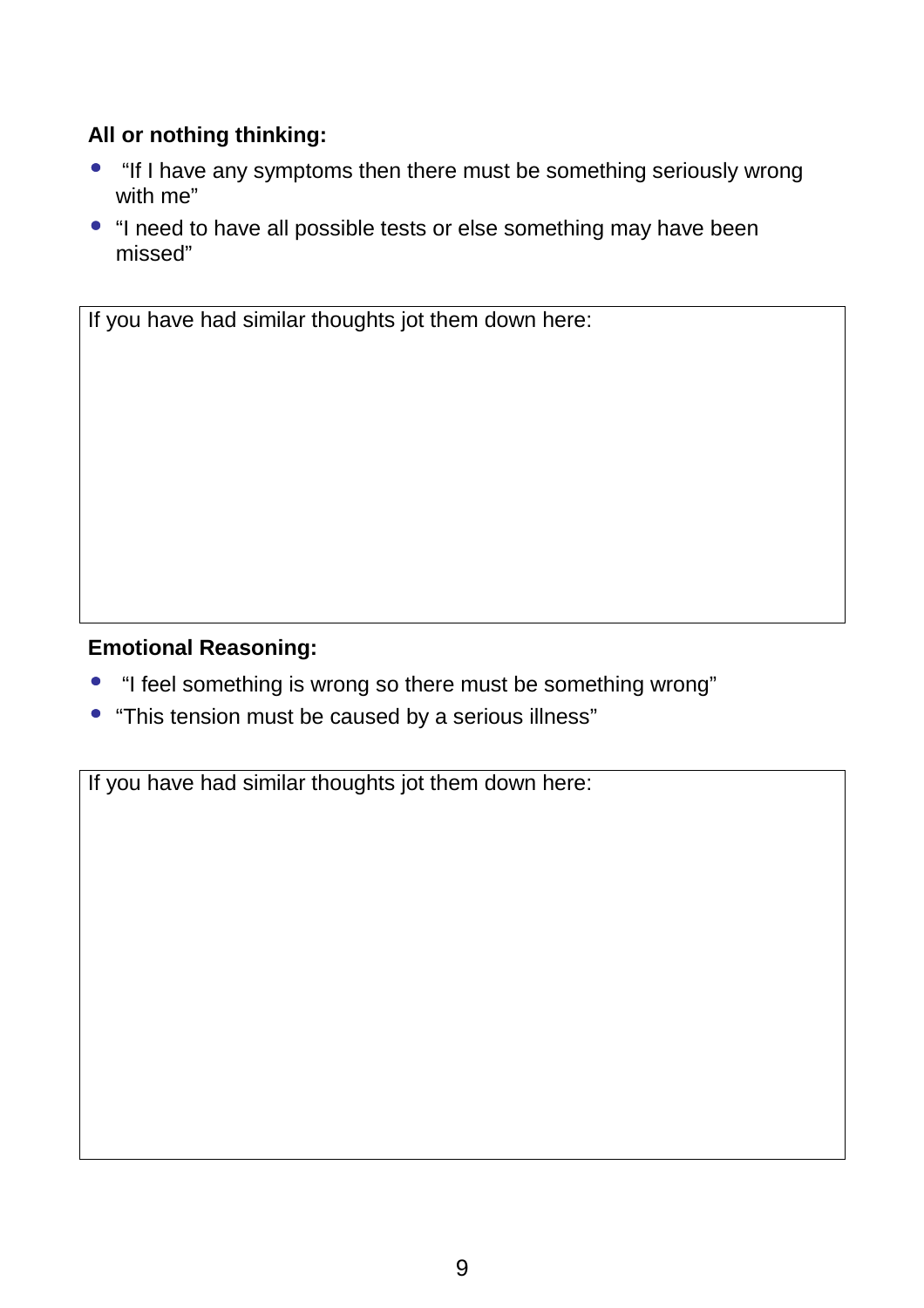#### **3. Getting reassurance or comfort from others**

It is common for people to seek reassurance from others if they are worried. People with health anxiety often seek comfort from friends and family or their doctor. This reassurance works at first and they feel a little less worried. This does not last and the worry is soon back. People can get into a habit of asking for reassurance very often. This keeps the symptoms very much in their mind and usually makes them feel worse. If reassurance does not work for you the first or second time it may actually be keeping your worry going.

Write down who you ask to give comfort and reassurance for health worries and how often you ask them to reassure you:

#### **4. Finding out about Illness**

Sometimes finding out too much information about illness can increase worries and make people focus on new symptoms or body areas. Books, magazines, the Internet and partial information from your doctor can lead to this.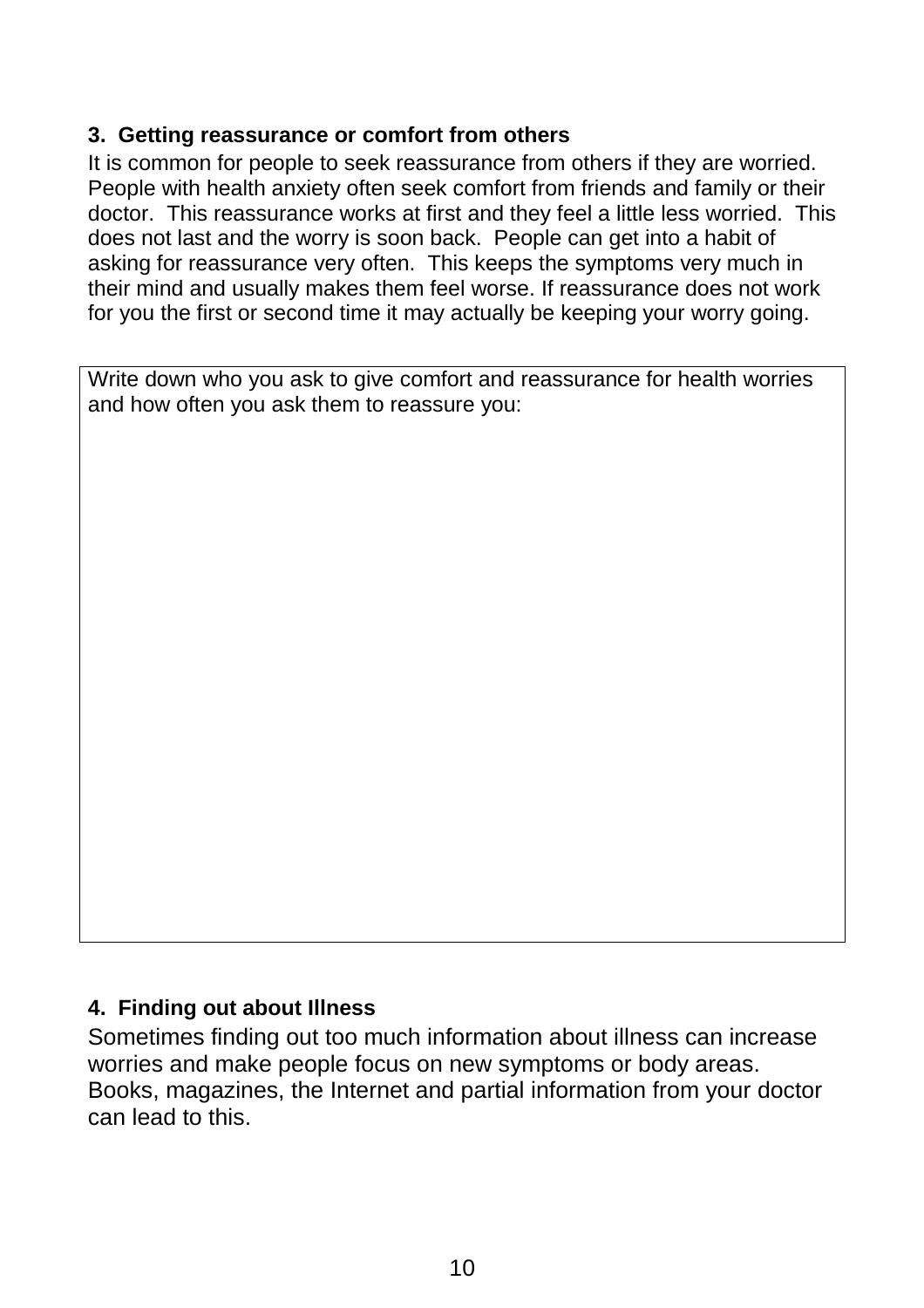**Write down some times you may have done this:** 

## **5. Avoidance**

Sometimes avoiding things to do with illness can keep your worries going, for example, you may turn the TV over as Casualty comes on, or shut a newspaper that describes AIDS. Sometimes people also avoid exercise or activity because of a fear that it will bring on illness. This can lead to low mood and an increase of symptoms because of loss of fitness.

#### **Can you think of times when you may have avoided information or activities because of worries about your health?**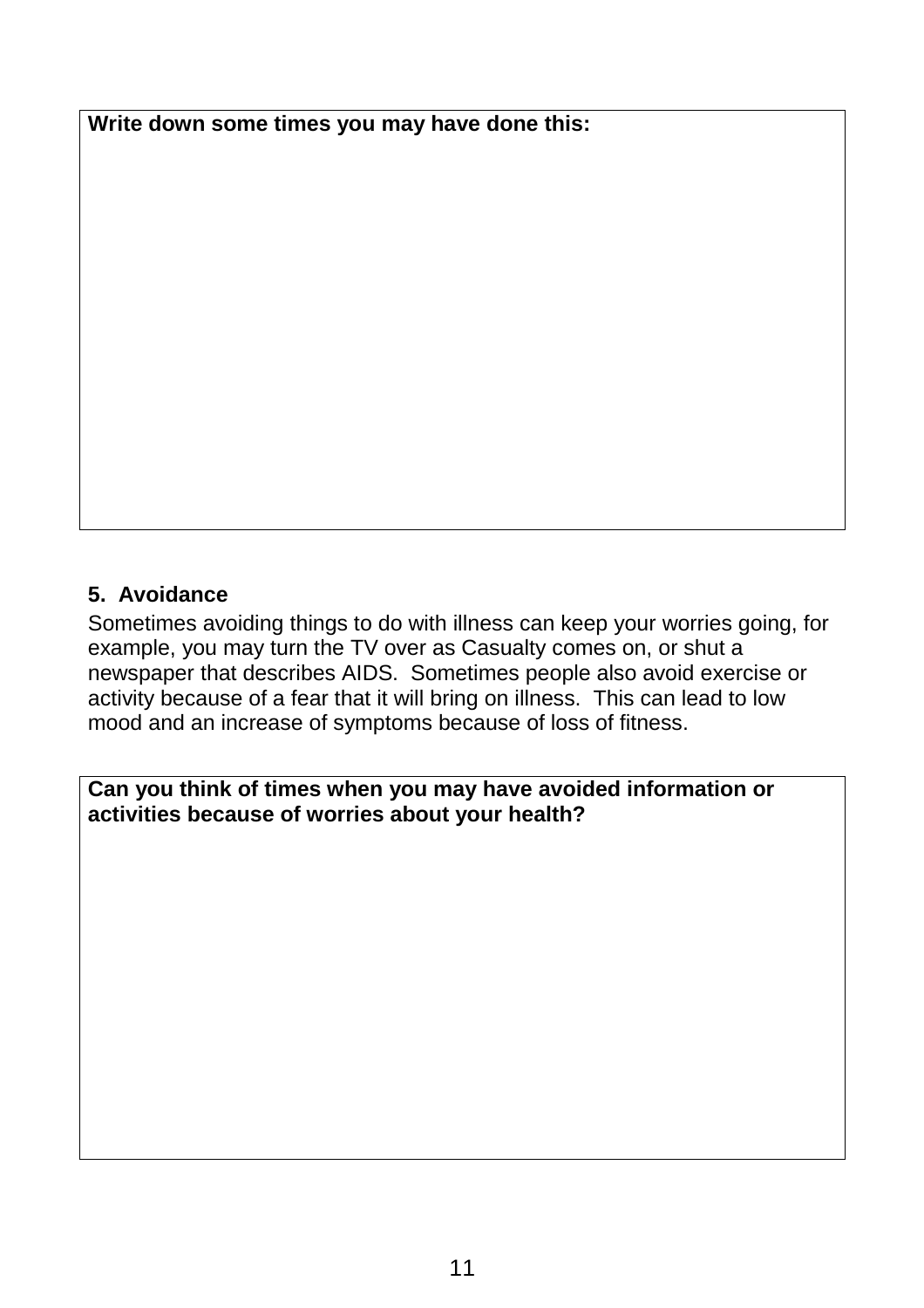#### **6. Deeper beliefs that make you likely to worry about health**

Certain long held beliefs can lead us to have health anxieties

- Bodily changes are always a sign that something is wrong
- If I worry about it, then at least I'm prepared for the worst
- I'm prone to cancer/heart problems/stroke; we have a family history of it and I'm sure to get it
- Doctors often make mistakes
- Extensive tests are the only way to know you are well
- If I'm not 100% sure that I am well, then I am likely to be ill. I can't risk that

## **To Summarise:**

- Worrying about health is quite normal from time to time
- Health anxiety becomes a problem when it gets in the way of normal life, even though there is no reason to think anything is seriously wrong
- People with health anxiety often:
	- − Seek comfort or reassurance from others
	- − Frequently check their body for symptoms
	- − Avoid information about health or seek out too much information
	- − Avoid activity as if they were ill
	- − Have unrealistic worrying thoughts and beliefs about health

#### **The next section suggests some ways of coping with health anxiety**

## **How can I cope with Health Anxiety?**

It may help you to draw up a 'vicious daisy' of health anxiety to begin to understand and cope with your difficulty.

Where there are dotted lines write down thoughts, feelings, or things you do when worrying about your health.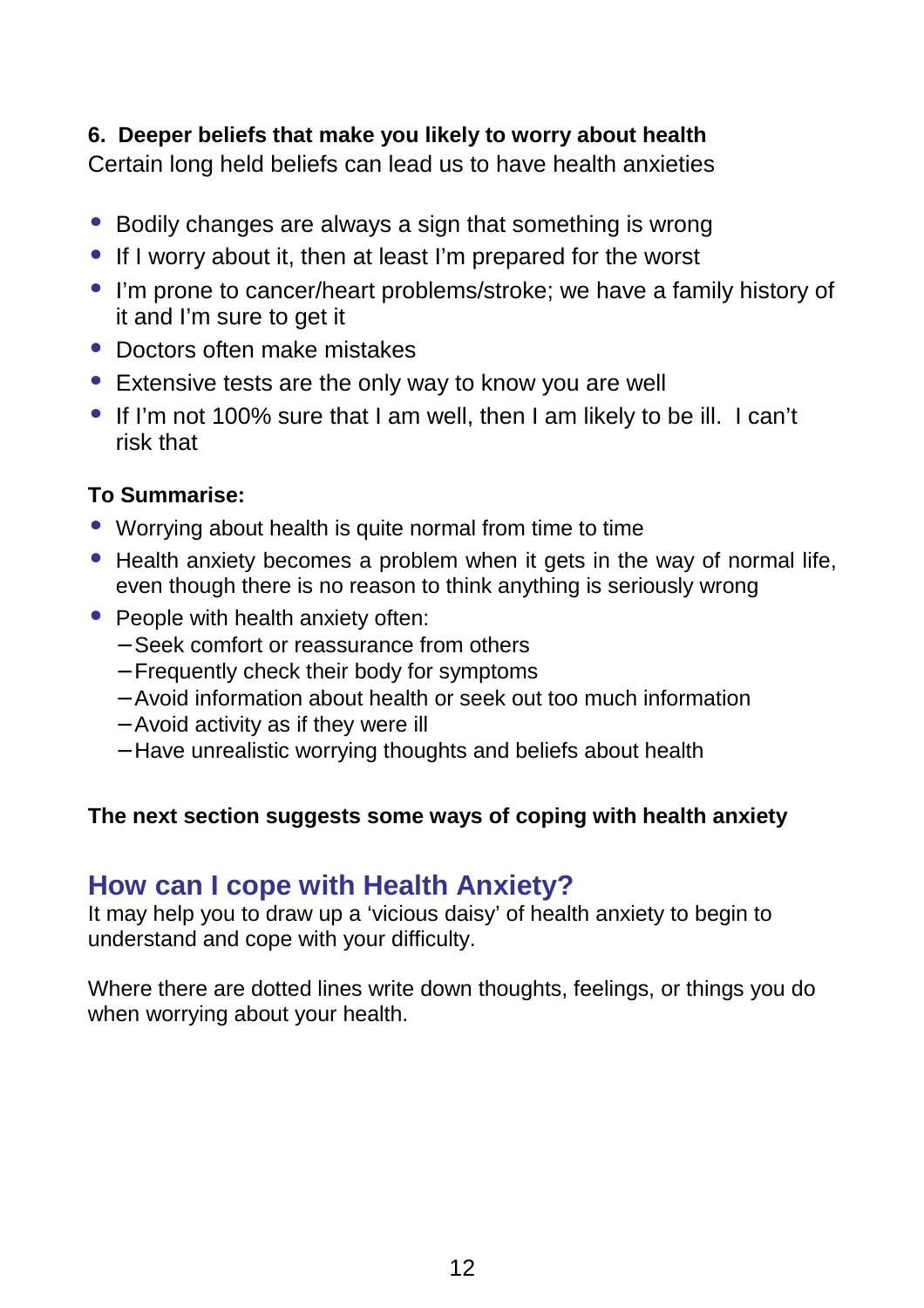

## **Why should I try and stop worrying about my health, isn't that dangerous?**

- You can **never** be sure that your health is perfect
- You can **waste** a lot of time worrying that something is seriously wrong
- Imagine that you are 90 years old and looking back on your life. You think of all those years wasted in worry about health
- If you think about one part of your body for too long you are bound to notice **strange sensations**. Try focusing on your throat for a few minutes – swallow three times. Notice how this focus brings on difficulty in swallowing and sensations in that area
- What good things could you do if you were not worrying about health?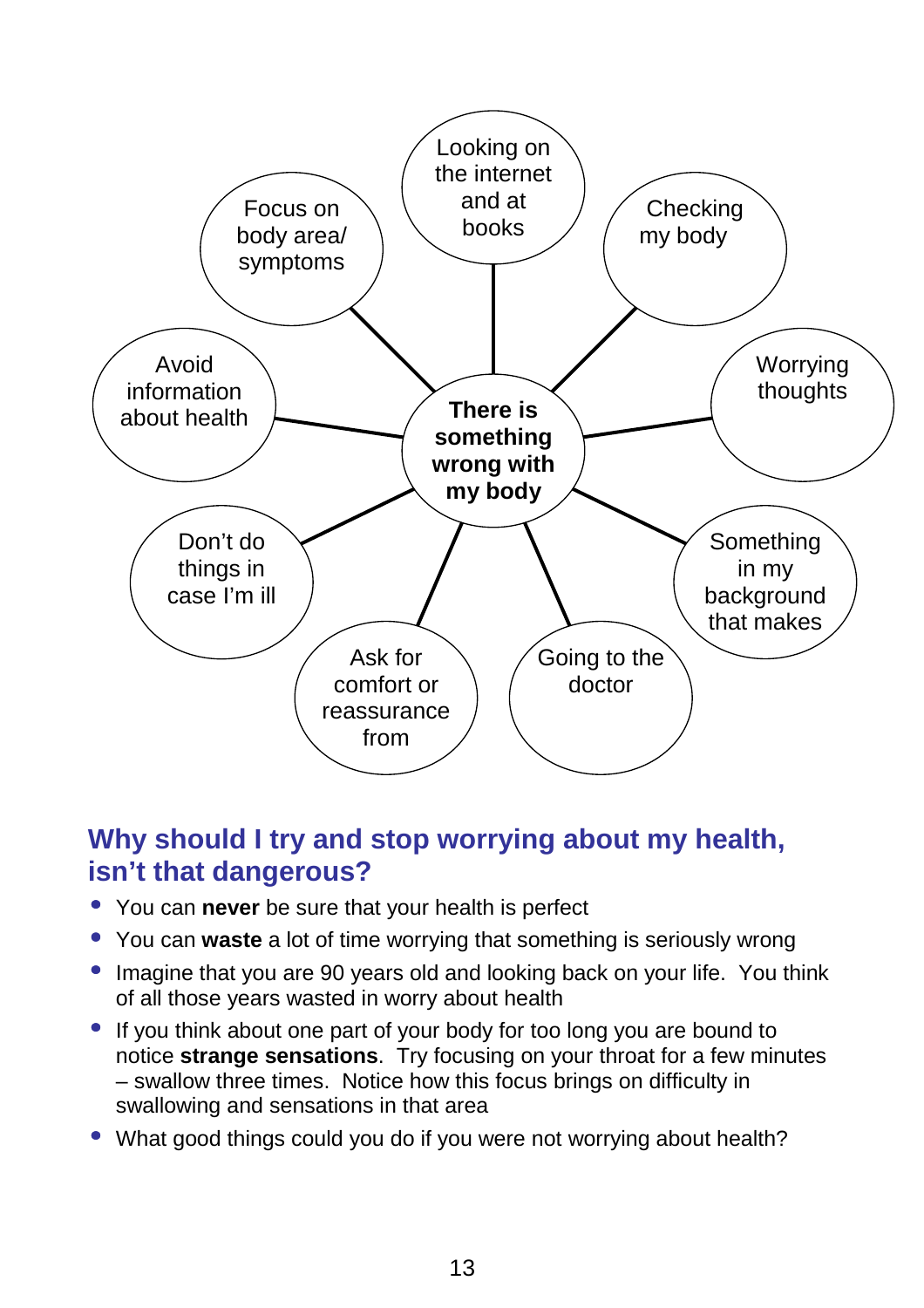Try making a list of the advantages and disadvantages of continuing to worry about your health. An example is given first.

| <b>Advantages</b>                                                                                         | <b>Disadvantages</b>                                                                                                                  |
|-----------------------------------------------------------------------------------------------------------|---------------------------------------------------------------------------------------------------------------------------------------|
| e.g. "I get relief in the short term<br>when my husband says no, that<br>doesn't feel like a lump to him" | e.g. "In the longer term I have to ask<br>him again and again if I am alright<br>and I get very tense, and he gets<br>cross with me". |

## **How can I stop asking for reassurance from the doctor and other people?**

Asking for comfort or reassurance including going to the doctor for tests makes you feel better in the short term, but tends to make you think more about your health and become more anxious in the longer term.

Try to keep a record of how many times you ask for comfort and how worried you felt each day.

Below is an example of a record made by John who has begun to reduce the number of times he asked for reassurance or comfort that he did not have cancer.

|                                                                              | <b>MON</b> | <b>TUE</b> | <b>WED</b> | <b>THU</b> | <b>FRI</b>   | <b>SAT</b>   | <b>SUN</b>  |
|------------------------------------------------------------------------------|------------|------------|------------|------------|--------------|--------------|-------------|
| <b>Times asked for</b><br>reassurance or<br>comfort each day                 | 10         | 10         | 6          | 6          | $\mathbf{2}$ | $\mathbf{2}$ |             |
| <b>Worry <math>(0 - 10)</math></b><br>$0 = No$ worry<br>$10 = V$ ery Worried | 9          | 9          |            | 6          | 6            | 3            | $\mathbf 2$ |

Reducing the number of times you ask for reassurance or comfort will make you less anxious in the long term.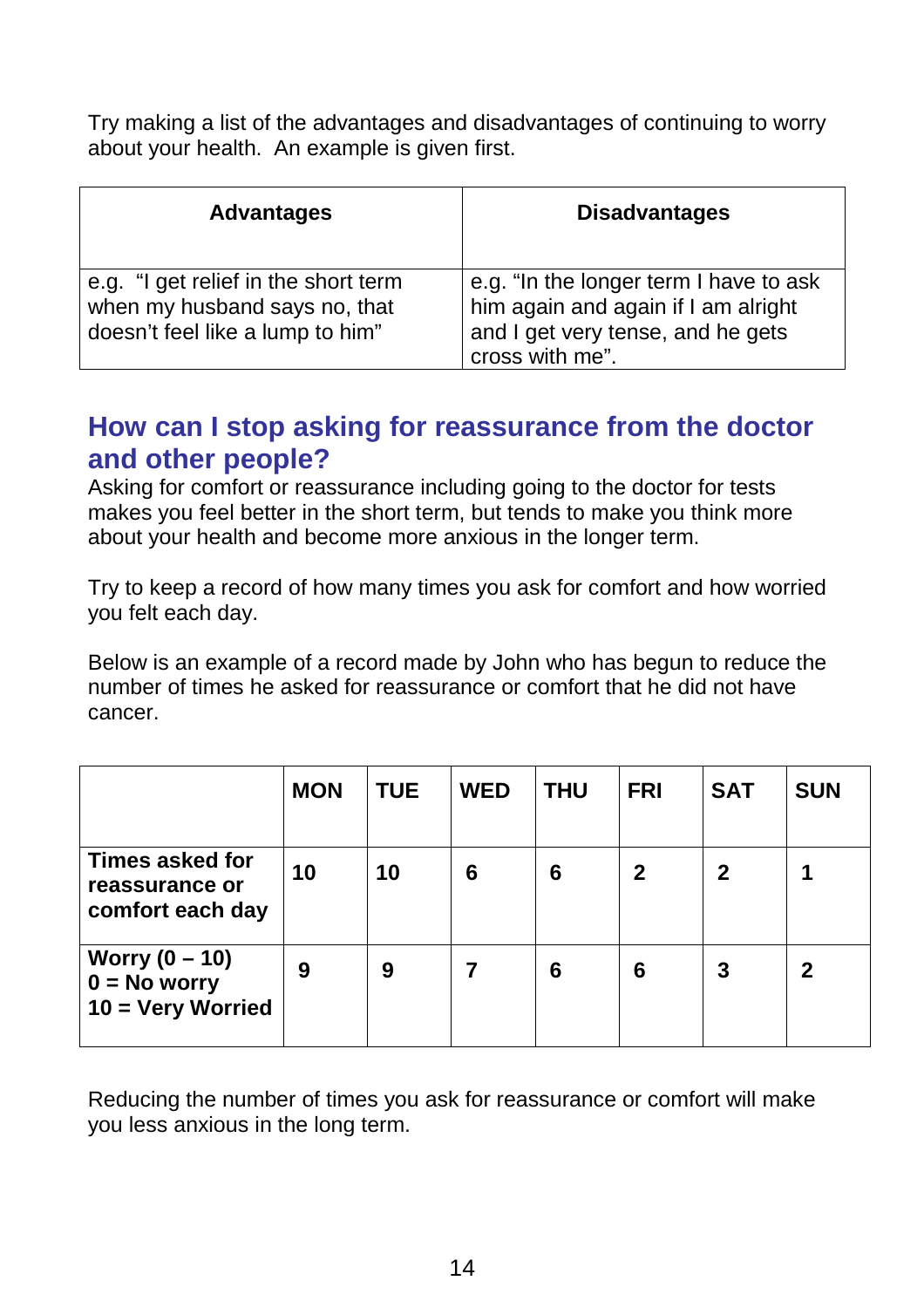It may help to distract yourself, try to do something active such as going for a walk. Keep busy; you can try to delay asking for comfort. You can try to ask for comfort a little less each day over a week.

## **How can I stop my focus on symptoms and the body?**

Focus on the body including squeezing, prodding, scratching and mirror gazing can lead to increase in symptoms and will make you feel very anxious.

You can make a plan to gradually reduce the number of checks you allow yourself to do each day. Here is an example of a plan made by Mary who checks her skin for lumps 30-40 times each day.

|                            | Mon | <b>Tues</b> | <b>Wed</b> | <b>Thur</b> | Fri | <b>Sat</b> | <b>Sun</b>  |
|----------------------------|-----|-------------|------------|-------------|-----|------------|-------------|
| <b>Number of</b><br>checks | 35  | 30          | 20         | 15          | 10  | 5          | $\mathbf 2$ |

As you reduce the number of checks you should begin to feel less anxious about your health.

# **How can I stop myself finding out too much about illness?**

We know that too much focus on illness can lead people to focus on their bodies and symptom. This can increase health anxieties. If this is something you do, you may try to stop this by:

- Not reading medical books, looking at medical Internet sites or reading medical articles in magazines. You should not watch every medical programme
- Get your family or friends to support you in this
- Try and find other ways of coping with anxiety.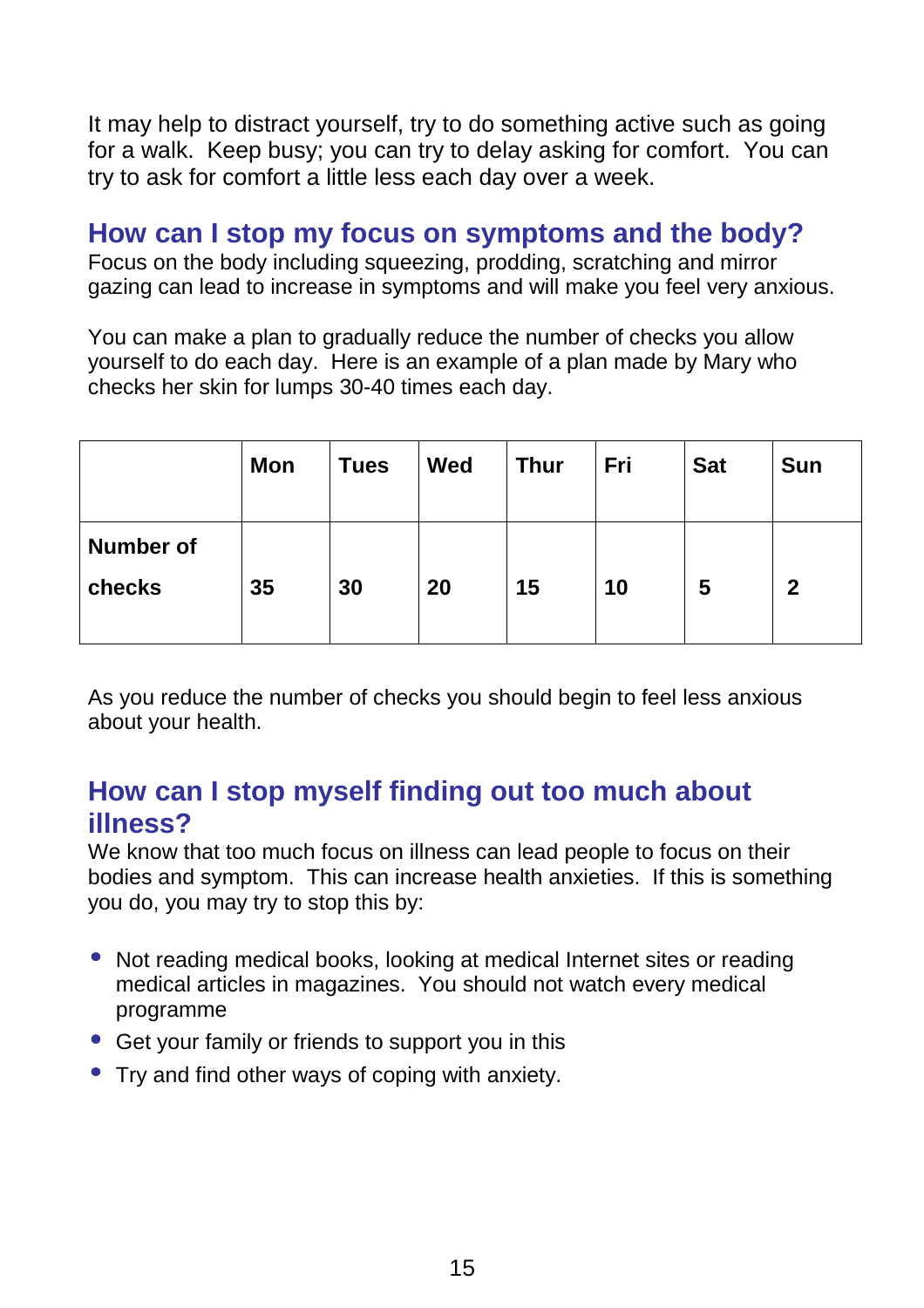Keep a record of the number of times you looked for illness information.

Here is an example of a plan made by Jill who is trying to reduce the number of times she looks at information on cancer.

|              | Week 1 | Week 2 | Week 3 | Week 4 |
|--------------|--------|--------|--------|--------|
| Internet     | 30     | 15     | 7      | 0      |
| TV           | 2      | 1      | 0      | 0      |
| <b>Books</b> | 4      | 3      |        |        |

## **How should I stop behaving as if I am ill?**

Some people who worry about their health stop doing things because they worry it will bring on illness. This has the effect of making you less healthy and fit, and in the long run it will lower your mood and increase health risks.

It is important to return to normal activities.

Start by making a list of things you have avoided because of health anxiety. Peter worries about his heart. Here is his list:

| <b>Things Avoided</b>           |  |  |  |  |
|---------------------------------|--|--|--|--|
| • Going to the pub at night     |  |  |  |  |
| • Walking the dog               |  |  |  |  |
| • Walking into town             |  |  |  |  |
| $\bullet$ Sex                   |  |  |  |  |
| • Game of football with friends |  |  |  |  |
| • Fast walking up stairs        |  |  |  |  |
|                                 |  |  |  |  |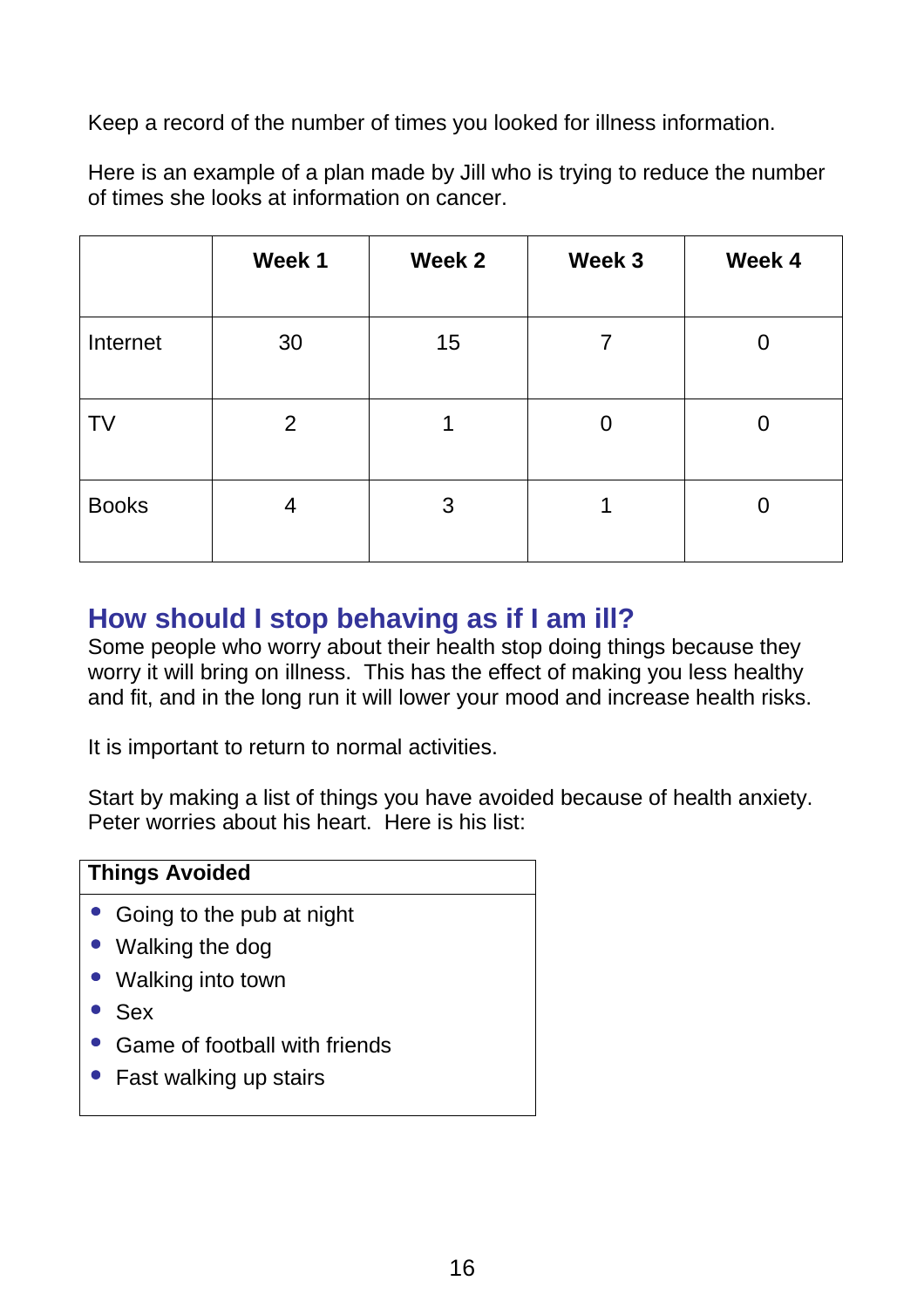Next make a step-by-step plan to introduce activity. Here is Peter's plan to begin to get more active:

|        |        | Each Day:               |
|--------|--------|-------------------------|
|        |        |                         |
| Week 1 | Step 1 | Walk faster up stairs   |
|        |        | Walk the dog            |
|        |        |                         |
| Week 2 | Step 2 | Walk into town twice    |
| Step 2 |        | Go to pub               |
|        |        |                         |
| Week 3 | Step 3 | All of above + Sex      |
| Step 3 |        |                         |
|        |        |                         |
| Week 4 | Step 4 | All of above + Football |
| Step 4 |        |                         |

You can try a similar plan.

## **How can I alter worrying thoughts about my health?**

We have already explained that some ways of thinking can make health anxiety worse. These thoughts can also be pictures in your mind.

The best way to stop these worrying thoughts is to think other less anxious, more balanced thoughts.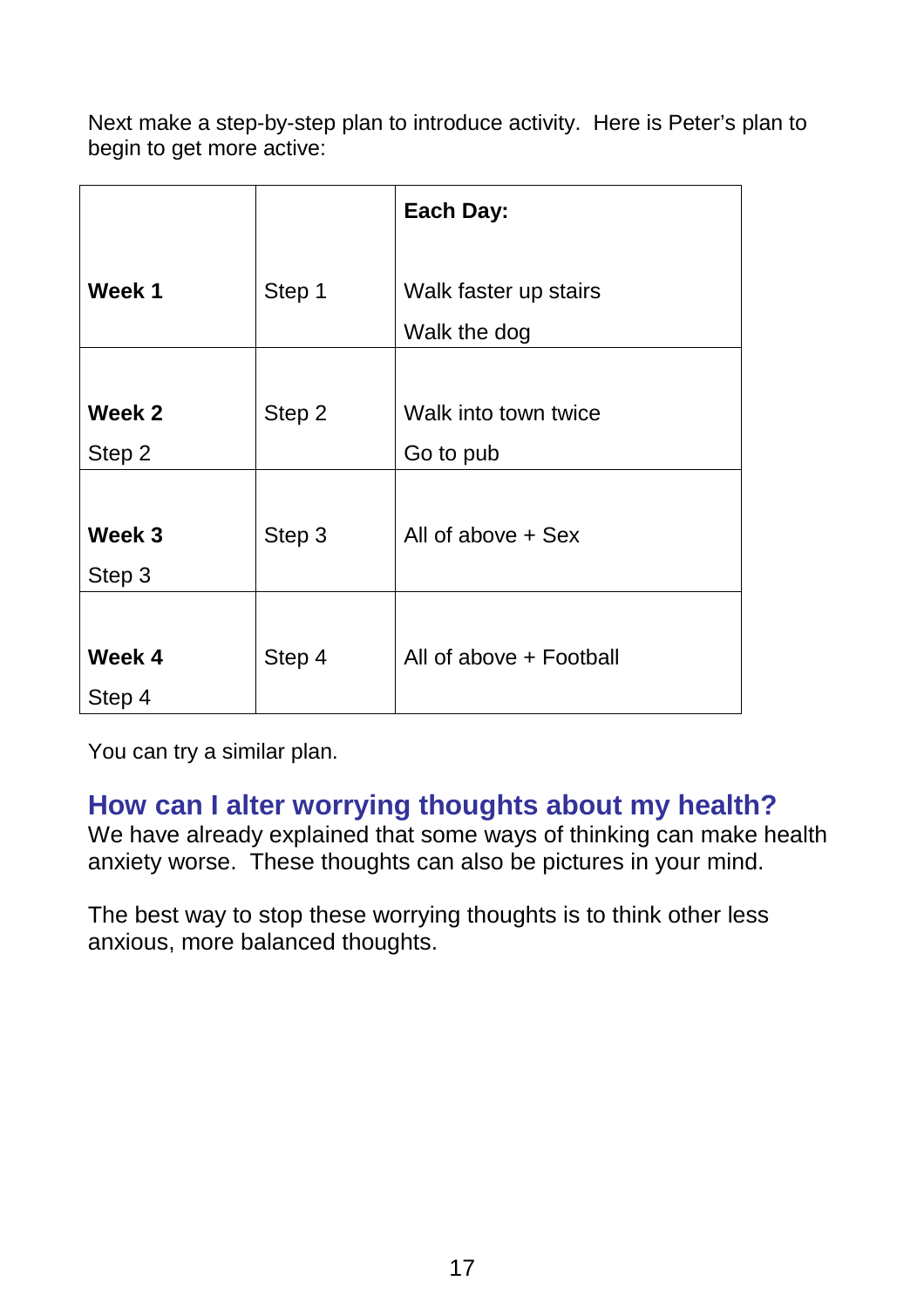Here are some examples of how you can do this

| <b>Worrying Thought/Picture</b>                                                                                  | <b>Balanced Thought</b>                                                                                                                                                 |  |  |
|------------------------------------------------------------------------------------------------------------------|-------------------------------------------------------------------------------------------------------------------------------------------------------------------------|--|--|
| "Any new body change/symptom is<br>a sign of something serious I<br>seem to have a lot of headaches just<br>now" | • "People have body changes and<br>symptoms all the time, it is normal<br>and it is rarely a sign of serious<br>illness  headaches are often a<br>sign of stress"       |  |  |
| "Lots of tests are the only way to<br>know you are well I may be unwell<br>and don't know it"                    | • "You cannot have tests all of the<br>time there is no way to be 100%<br>sure you are well  better not to<br>waste time worrying about it"                             |  |  |
| "My family has a history of heart<br>problems I'm just waiting and<br>watching for when it happens to<br>$me$ "  | • "I have discussed this with my<br>doctor and she tells me I am fine.<br>Constant checking is just stressful<br>and bad for my health, I should<br>just try and relax" |  |  |
| "Picture in my head of family around<br>my hospital bed and I am seriously<br>ill…"                              | "What is the point in thinking this<br>$\bullet$<br>way yes some day I will die but<br>is it useful to think about it all the<br>time now?                              |  |  |

#### **Remember if you have health anxiety you will tend to view any information, however neutral, as a sign that something is seriously wrong! Watch out for this and challenge this habit.**

It can help to keep a diary of worrying thoughts and more balanced thoughts. Think back to recent health worries and try to do this now. Give reasons for more balanced thought.

| <b>Worrying Thought</b> | <b>Balanced thought and reasons for</b><br>that thought |
|-------------------------|---------------------------------------------------------|
|                         |                                                         |
|                         |                                                         |
|                         |                                                         |
|                         |                                                         |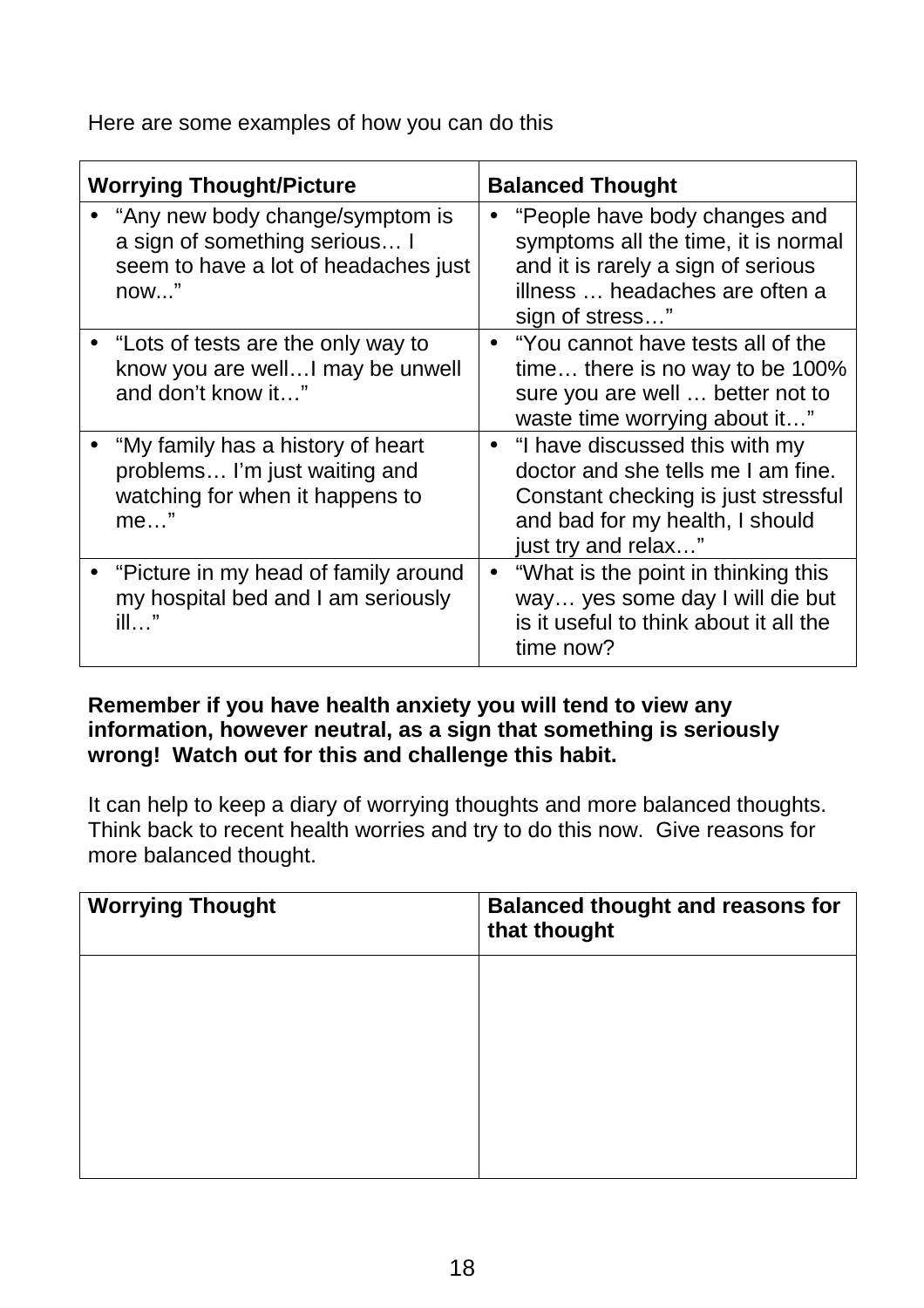## **Where can I find further help for health anxiety?**

We hope you will use the advice in this booklet. You should find it helpful. If you feel you need more help you should discuss this with your GP who will tell you about alternative treatments and local services. There are a number of self help booklets other people have found helpful. These books may be available for your local library.

# **Suggested Books:**

- **Understanding Health Anxiety** Kuchemann, C & Sanders, O. A cognitive behavioural approach to understanding and managing worries about health. OCTC booklets available to order on: Telephone 01865 223 986 or www.octc.co.uk/html/self-help.html
- **Stop Worrying About Your Health** (2002) Zgourides, G New Harbinger (ISBN 157724285X)
- **Its not all in your Head**. How Worrying About Your Health could Be Making You Sick – and What You Can Do About It – Taylor, S & Asmundson, G(2005) – Guildford Publications (ISBN 1572509938)